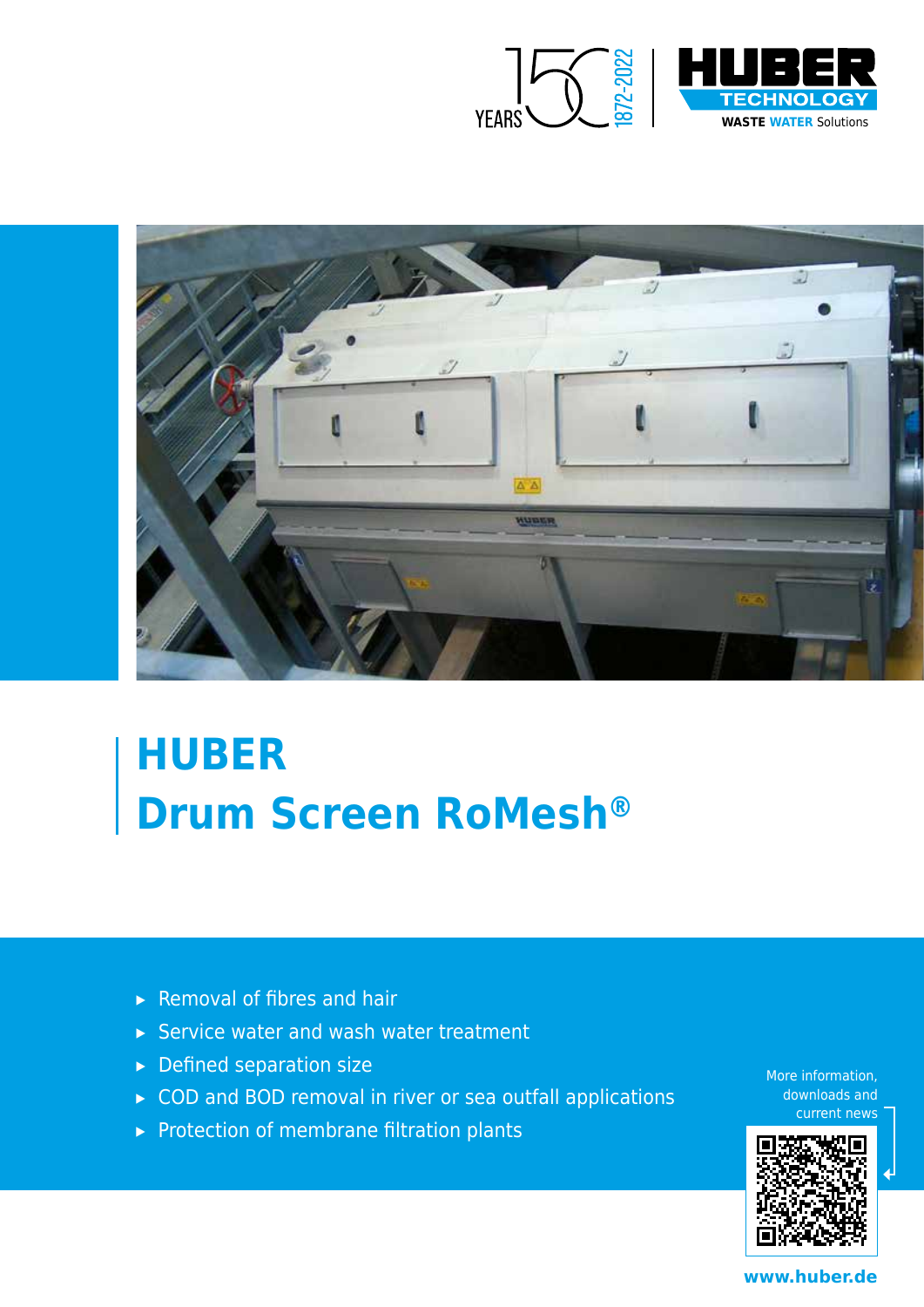### **The situation**

Separation of hair, fibres and fine suspended material from municipal and industrial wastewaters is in many applications essential for trouble-free and low-maintenance operation of subsequent treatment stages. Fine mesh screens are required to remove such materials.

Wastewater treatment at source is necessary for many industrial installations to meet the requirements for wastewater discharge into sewer systems. Since waste-water fees depend on the freight discharged it is eco-nomically beneficial to minimise the freight by using a fine mesh screen for wastewater treatment at source.

### **Our solution**

The HUBER Drum Screen RoMesh® consists of a horizontal screen basket equipped with a fine square mesh (0.2 to 1 mm mesh size) or a perforated plate (2 to 3 mm perforation). Due to the two-dimensional effect of the mesh or perforated plate the screen removes very fine particulate material.

## **Design and function**

The wastewater flows from inside to outside the basket through the screen surface. Filtrate is discharged vertically from the bottom of the drum and the screenings are transported horizontally by the rotation of the screen Filtrate is discharged vertically from the bottom of the drum and the screenings are transported horizontally by the rotation of the screen towards the discharge point. The discharged screenings are usually dewatered in a down-stream screenings press. A spray bar with alternately operating spray nozzles cleans the screen surface while the drum rotates. The screened wastewater can be reused as wash water if a sufficiently fine mesh is used.

| square mesh [mm]      |     |      |   |
|-----------------------|-----|------|---|
| 0.2                   | 0.5 | 0.75 | 1 |
| perforated plate [mm] |     |      |   |
| 2                     |     | з    |   |



*Schematic drawing of the HUBER Drum Screen RoMesh®.*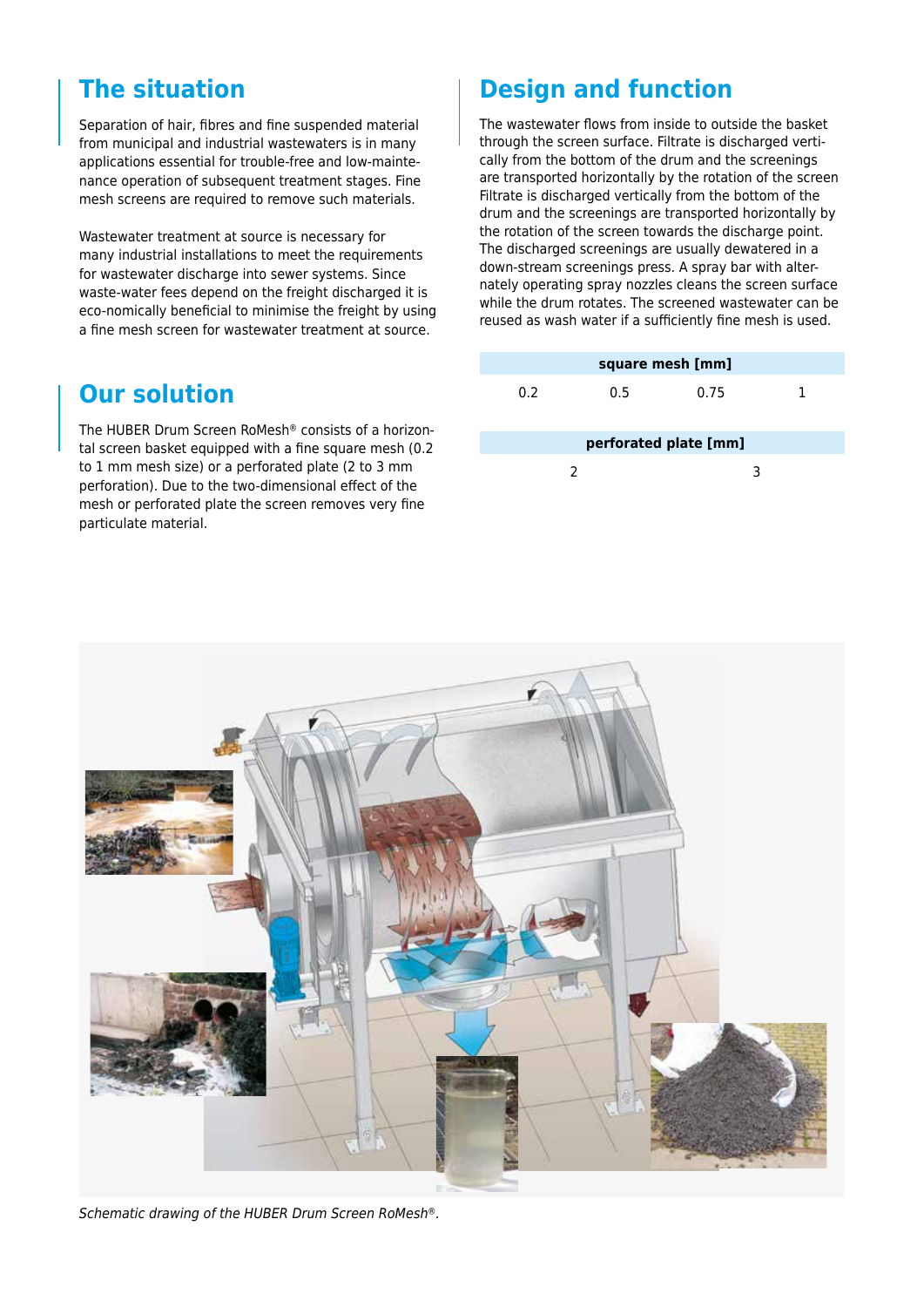# **Applications**

The HUBER Drum Screen RoMesh® Screen is used to remove ultra-fine solids from municipal and industrial wastewater.

The machine is completely made of stainless steel and pickled in an acid bath for optimal corrosion protection and minimised maintenance requirements. The compact units are supplied in a container.

#### **Separation of hair and fibres to protect downstream treatment stages**

Preliminary separation of fine material is very important for Membrane Bioreactors, amongst other technologies, to ensure their trouble-free and low-maintenance operation. Separation of all fibres and hair is particularly important prior to hollow fibre membrane plants as fibres may lead to tressing or blocking of the membrane.

- $\blacktriangleright$  1.0 mm square mesh to protect hollow fibre membranes
- ▸ 3.0 mm perforated plate to protect plate membranes

#### **COD and BOD reduction prior to river or sea outfalls**

Raw wastewater is frequently only passed through a mechanical coarse screen prior to being discharged directly to a river or the sea. Ultra-fine screens are ideal for river or sea outfall applications as they reduce the discharged COD and BOD load significantly, quickly and at low costs.

Due to their fine mesh they separate not only waste but also fine particulate material of organic origin and with a considerable COD and BOD content. The screen is able to reduce BOD by 20% and filterable solids (AFS) by 50% and thus can reliably meet the discharge standards required for the North Sea bordering states.

Even better performance can be achieved with prior precipitation and flocculation.

#### **Recovery of wash water and service water free of hair and fibres**

Separation of hairs and fibres is essential if you want to reuse wastewater as wash water.

The HUBER Drum Screen RoMesh® with its two-dimensional square mesh retains virtually all hair and fibres.



*Flow diagram of mechanical wastewater treatment with a HUBER Drum Screen RoMesh®.*